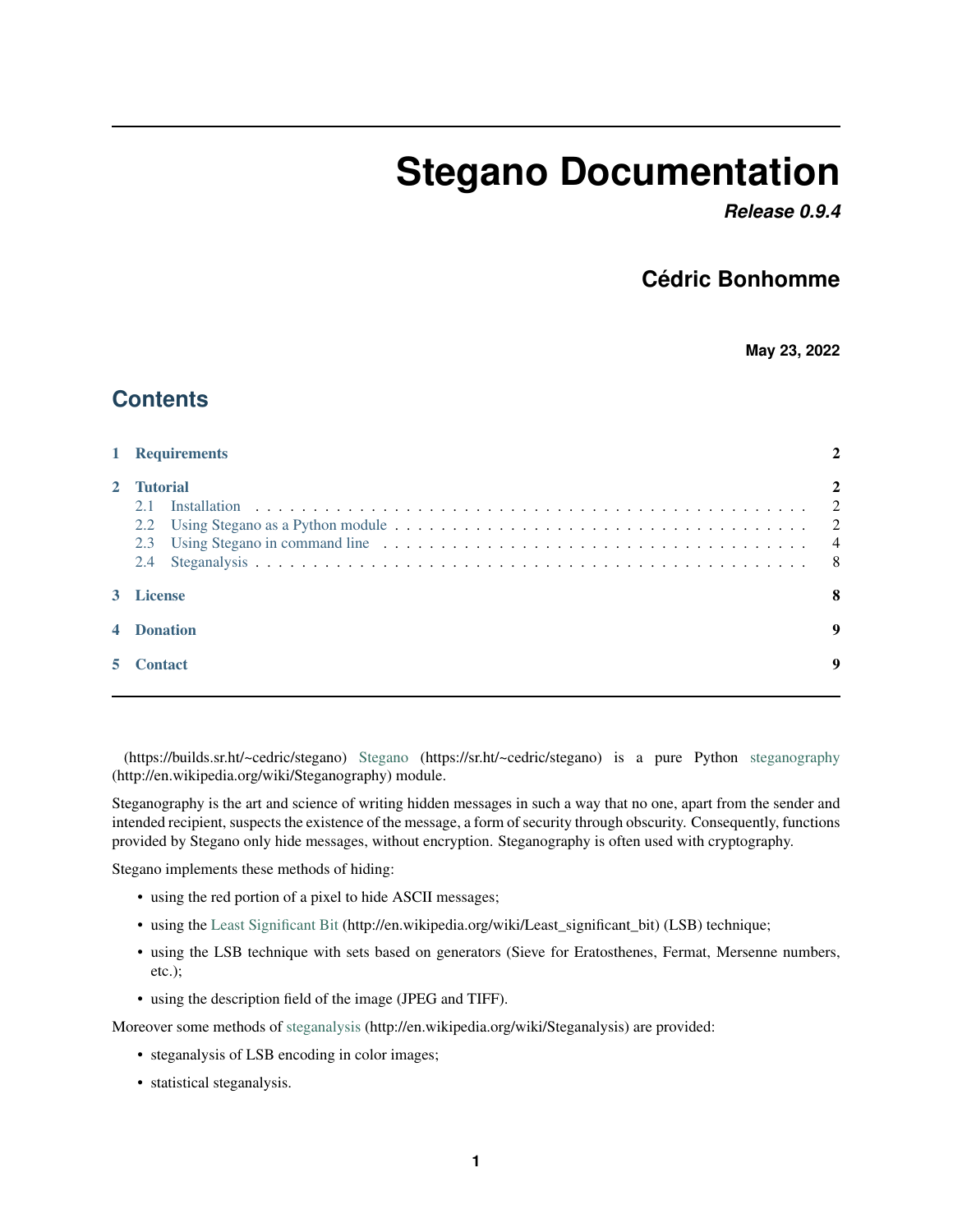You can also use Stegano through this [Web service](https://stegano-web.herokuapp.com) (https://stegano-web.herokuapp.com). Not all functionalities of Stegano are covered.

### <span id="page-1-0"></span>**1 Requirements**

- [Python](https://www.python.org) (https://www.python.org) 3;
- [Pillow](https://pypi.python.org/pypi/Pillow) (https://pypi.python.org/pypi/Pillow);
- [piexif](https://pypi.python.org/pypi/piexif) (https://pypi.python.org/pypi/piexif).

### <span id="page-1-1"></span>**2 Tutorial**

#### <span id="page-1-2"></span>**2.1 Installation**

\$ poetry install Stegano

You will be able to use Stegano in your Python programs or as a command line tool.

If you want to retrieve the source code (with the unit tests):

\$ git clone https://git.sr.ht/~cedric/stegano

(https://builds.sr.ht/~cedric/stegano)

### <span id="page-1-3"></span>**2.2 Using Stegano as a Python module**

You can find more examples in the [unit tests directory](https://git.sr.ht/~cedric/stegano/tree/master/tests) (https://git.sr.ht/~cedric/stegano/tree/master/tests).

#### **LSB method**

```
Python 3.10.0 (default, Oct 17 2021, 09:02:57) [GCC 11.2.0] on linux
Type "help", "copyright", "credits" or "license" for more information.
>>> from stegano import lsb
>>> secret = lsb.hide("./tests/sample-files/Lenna.png", "Hello world!")
>>> secret.save("./Lenna-secret.png")
>>> print(lsb.reveal("./Lenna-secret.png"))
Hello world!
```
#### **LSB method with sets**

Sets are used in order to select the pixels where the message will be hidden.

```
Python 3.10.0 (default, Oct 17 2021, 09:02:57) [GCC 11.2.0] on linux
Type "help", "copyright", "credits" or "license" for more information.
>>> from stegano import lsbset
>>> from stegano.lsbset import generators
# Hide a secret with the Sieve of Eratosthenes
```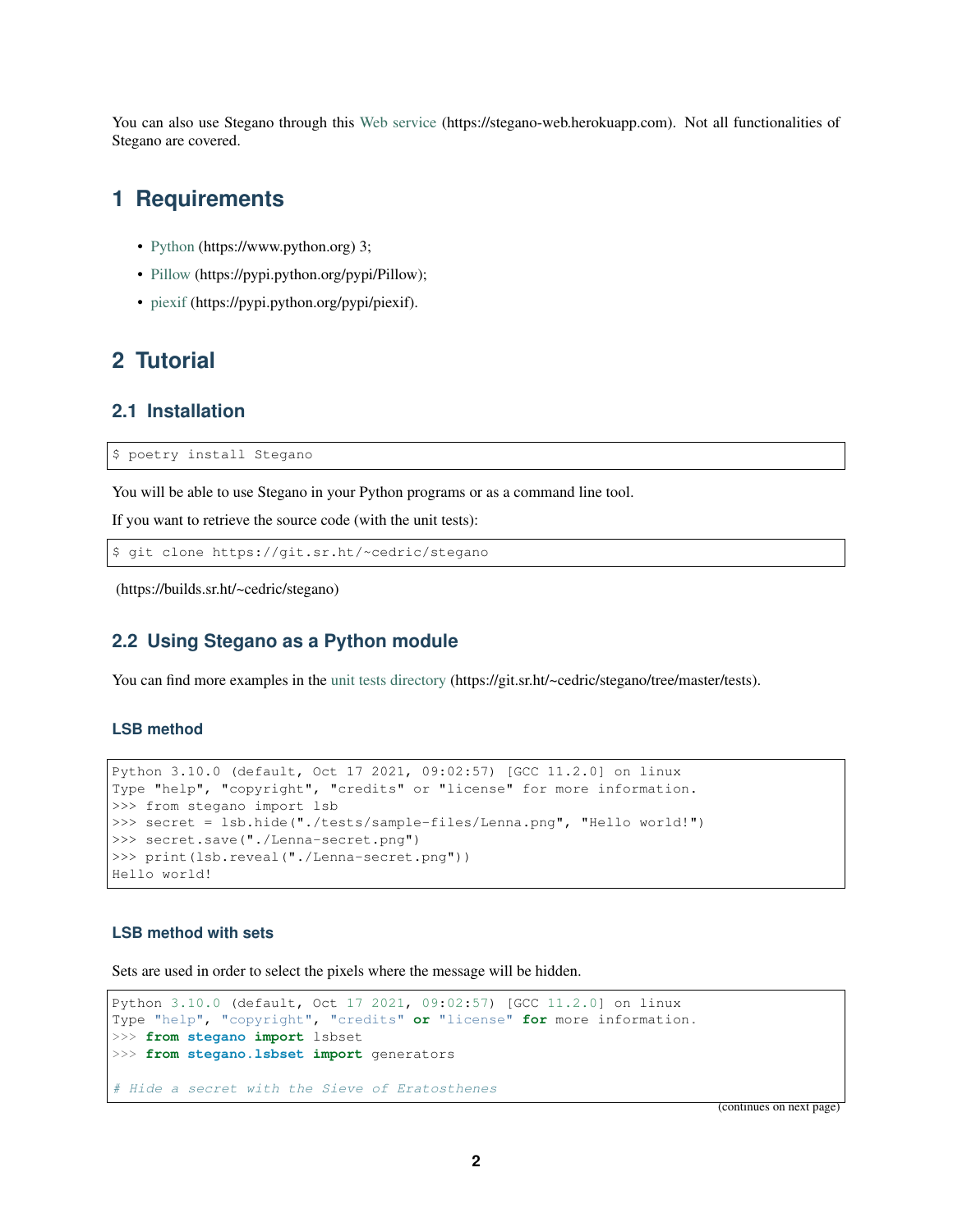```
>>> secret_message = "Hello World!"
>>> secret_image = lsbset.hide("./tests/sample-files/Lenna.png",
                                secret_message,
                                generators.eratosthenes())
>>> secret_image.save("./image.png")
# Try to decode with another generator
>>> message = lsbset.reveal("./image.png", generators.fibonacci())
Traceback (most recent call last):
 File "<stdin>", line 1, in <module>
 File "/home/cedric/projects/Stegano/stegano/lsbset/lsbset.py", line 111, in reveal
   for color in img_list[generated_number]:
IndexError: list index out of range
# Decode with Eratosthenes
>>> message = lsbset.reveal("./image.png", generators.eratosthenes())
>>> message
'Hello World!'
>>> # Generators available
>>> import inspect
>>> all_generators = inspect.getmembers(generators, inspect.isfunction)
>>> for generator in all_generators:
... print(generator[0], generator[1]. doc_)
...
Dead_Man_Walking None
OEIS_A000217
   http://oeis.org/A000217
   Triangular numbers: a(n) = C(n+1,2) = n(n+1)/2 = 0+1+2+...+n.
ackermann
   Ackermann number.
carmichael None
eratosthenes
   Generate the prime numbers with the sieve of Eratosthenes.
eratosthenes_composite
   Generate the composite numbers with the sieve of Eratosthenes.
fermat
   Generate the n-th Fermat Number.
fibonacci
    A generator for Fibonacci numbers, goes to next number in series on each call.
   This generator start at 1, 2, 3, 5, 8, 13, 21, 34, 55, 89, 144, 233, 377, 610,
˓→987, 1597, 2584, 4181, 6765, 10946, ...
   See: http://oeis.org/A000045
identity
   f(x) = xlog_gen
   Logarithmic generator.
mersenne
  Generate 2^n-1.
```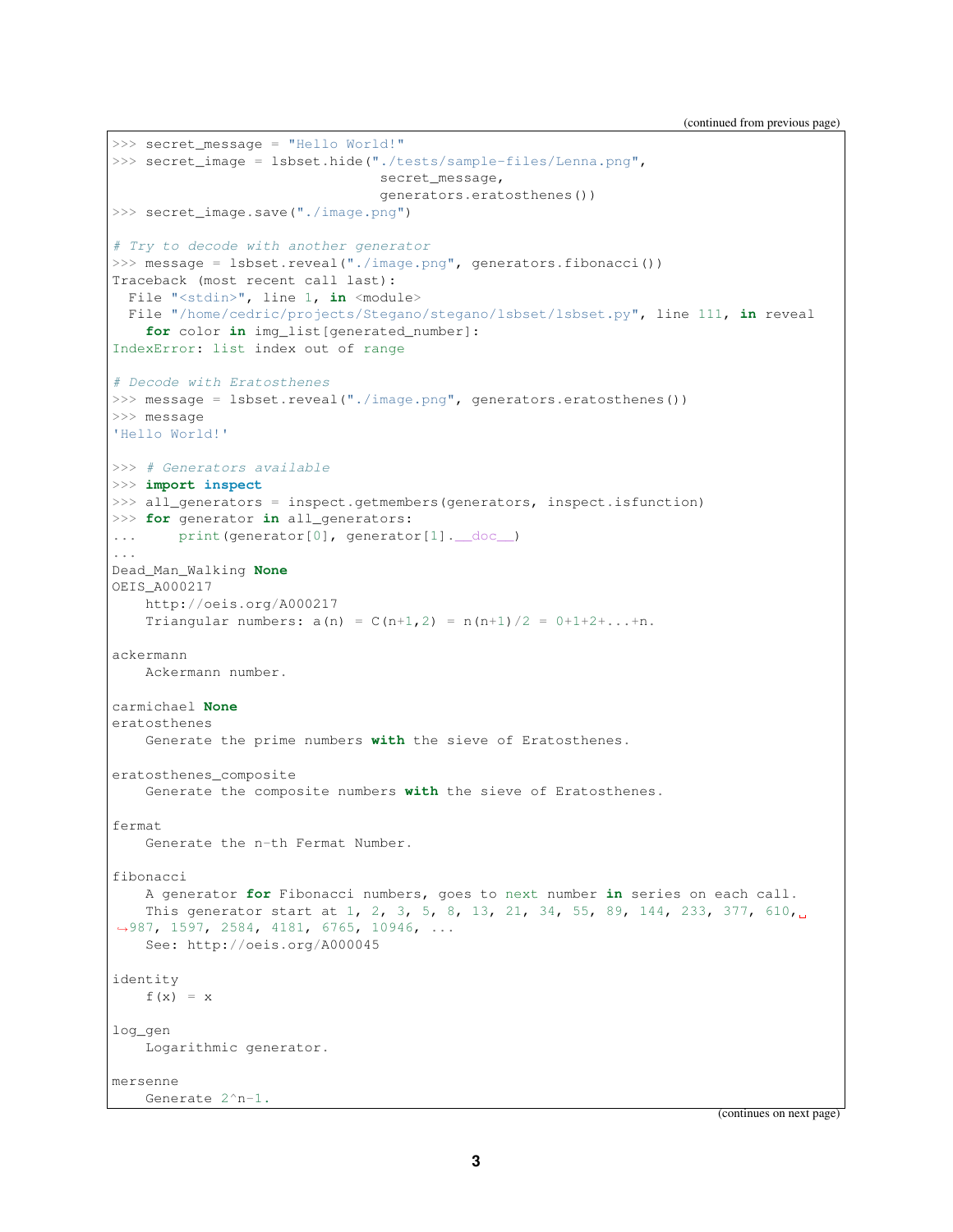```
syracuse
   Generate the sequence of Syracuse.
shi_tomashi Shi-Tomachi corner generator of the given points
    https://docs.opencv.org/4.x/d4/d8c/tutorial_py_shi_tomasi.html
triangular_numbers Triangular numbers: a(n) = C(n+1,2) = n(n+1)/2 = 0+1+2+\ldots+n.
   http://oeis.org/A000217
```
#### **Description field of the image**

For JPEG and TIFF images.

```
Python 3.10.0 (default, Oct 17 2021, 09:02:57) [GCC 11.2.0] on linux
Type "help", "copyright", "credits" or "license" for more information.
>>> from stegano import exifHeader
>>> secret = exifHeader.hide("./tests/sample-files/20160505T130442.jpg",
                       "./image.jpg", secret_message="Hello world!")
>>> print(exifHeader.reveal("./image.jpg"))
```
#### <span id="page-3-0"></span>**2.3 Using Stegano in command line**

#### **The command stegano-lsb**

Hide and reveal a message with the LSB method.

#### **Display help**

```
$ stegano-lsb --help
usage: stegano-lsb [-h] {hide, reveal} ...
positional arguments:
 {hide,reveal} sub-command help
   hide hide help
   reveal reveal help
optional arguments:
 -h, --help show this help message and exit
```

```
$ stegano-lsb hide --help
usage: stegano-lsb hide [-h] -i INPUT_IMAGE_FILE [-e {UTF-8,UTF-32LE}]
                   (-m SECRET_MESSAGE | -f SECRET_FILE) -o
                   OUTPUT_IMAGE_FILE
optional arguments:
 -h, --help show this help message and exit
 -i INPUT_IMAGE_FILE, --input INPUT_IMAGE_FILE
                       Input image file.
 -e {UTF-8, UTF-32LE}, --encoding {UTF-8, UTF-32LE}
                       Specify the encoding of the message to hide. UTF-8
```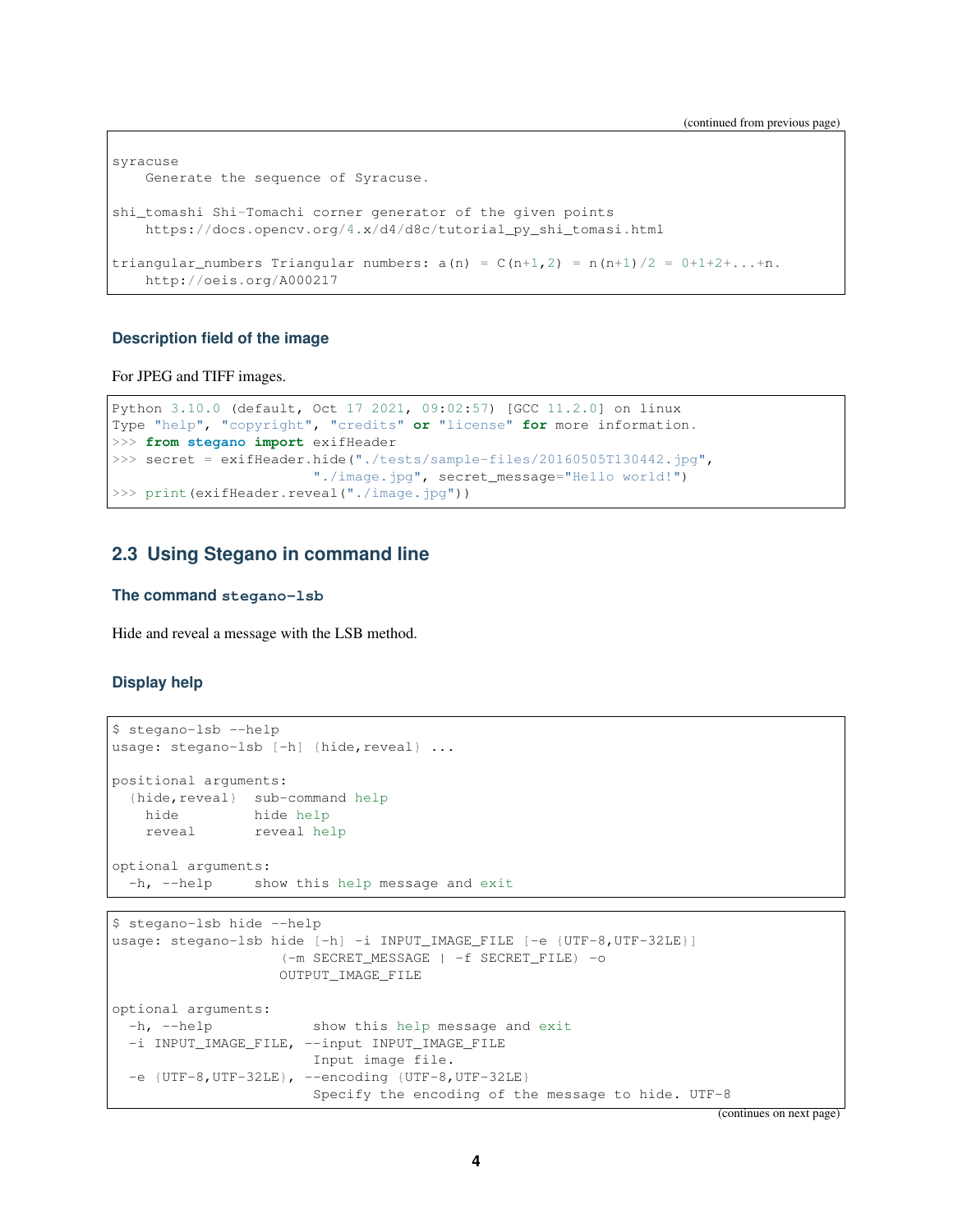(continued from previous page)

|                   | (default) or UTF-32LE.                           |
|-------------------|--------------------------------------------------|
| -m SECRET MESSAGE | Your secret message to hide (non binary).        |
| -f SECRET FILE    | Your secret to hide (Text or any binary file).   |
|                   | -o OUTPUT_IMAGE_FILE, --output_OUTPUT_IMAGE_FILE |
|                   | Output image containing the secret.              |

```
$ stegano-lsb reveal --help
usage: stegano-lsb reveal [-h] -i INPUT_IMAGE_FILE [-e {UTF-8,UTF-32LE}]
                         [-o SECRET_BINARY]
optional arguments:
 -h, --help show this help message and exit
 -i INPUT_IMAGE_FILE, --input INPUT_IMAGE_FILE
                      Input image file.
 -e {UTF-8,UTF-32LE}, --encoding {UTF-8,UTF-32LE}
                       Specify the encoding of the message to reveal. UTF-8
                       (default) or UTF-32LE.
 -o SECRET_BINARY Output for the binary secret (Text or any binary
                       file).
```
#### **Hide and reveal a text message**

```
$ stegano-lsb hide -i ./tests/sample-files/Lenna.png -m 'Hello World!' -o ./Lenna_enc.
˓→png
$ stegano-lsb reveal -i ./Lenna_enc.png
Hello World!
```
#### **Specify an encoding**

```
$ stegano-lsb hide -i ./tests/sample-files/Lenna.png -m 'I love and .' -e UTF-32LE -
˓→o ./Lenna_enc.png
$ stegano-lsb reveal -i ./Lenna_enc.png
I love and .
```
The default encoding is UTF-8.

#### **Hide and reveal a binary file**

```
$ wget http://www.gnu.org/music/free-software-song.ogg
$ stegano-lsb hide -i ./tests/sample-files/Montenach.png -f ./free-software-song.ogg -
˓→o ./Montenach_enc.png
$ rm free-software-song.ogg
$ stegano-lsb reveal -i ./Montenach_enc.png -o ./song.ogg
```
#### **The command stegano-lsb-set**

Sets are used in order to select the pixels where the message will be hidden.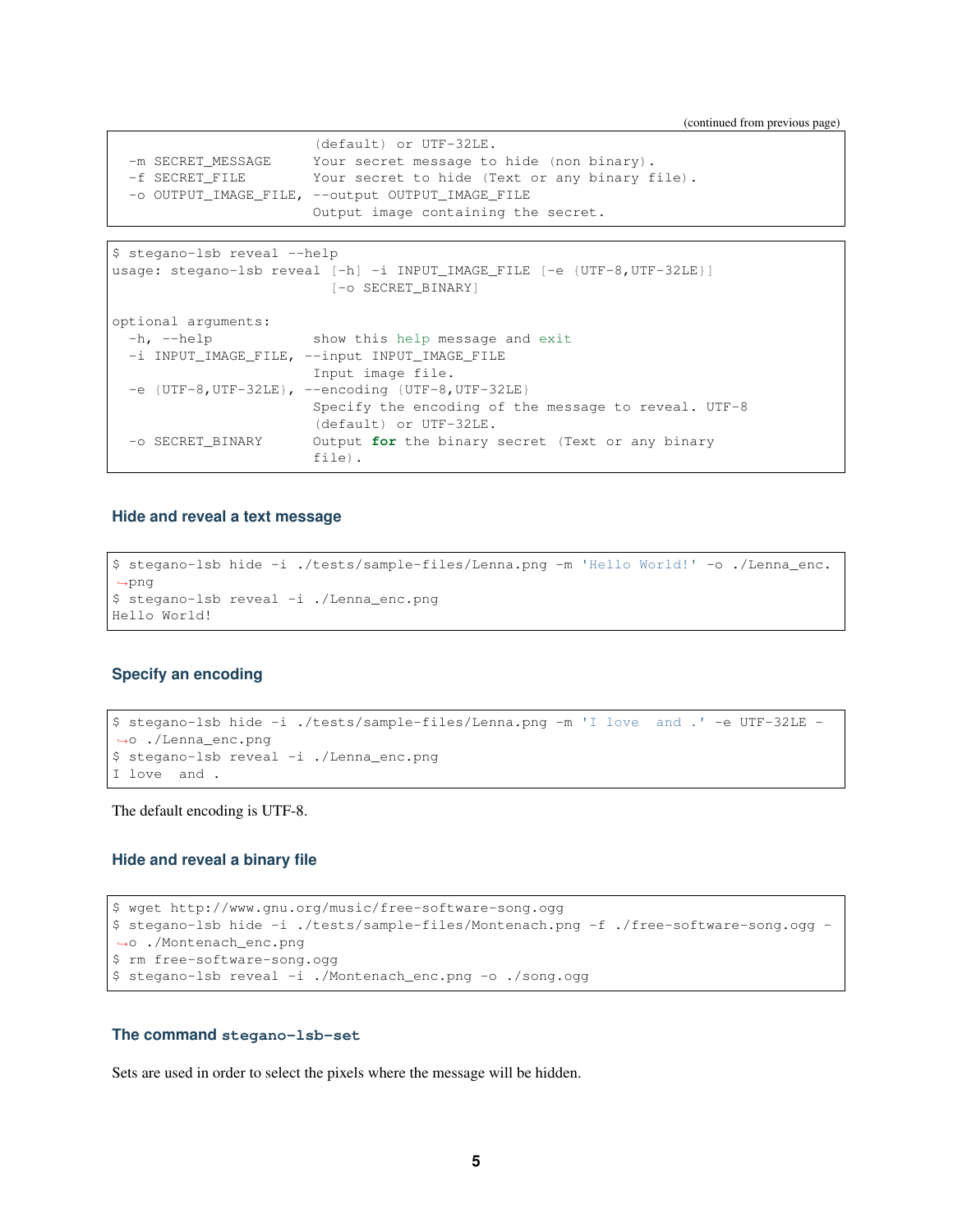#### **Hide and reveal a text message**

```
# Hide the message with the Sieve of Eratosthenes
$ stegano-lsb-set hide -i ./tests/sample-files/Montenach.png --generator eratosthenes
˓→-m 'Joyeux Noël!' -o ./surprise.png
# Try to reveal with Mersenne numbers
$ stegano-lsb-set reveal --generator mersenne -i ./surprise.png
# Try to reveal with fermat numbers
$ stegano-lsb-set reveal --generator fermat -i ./surprise.png
# Try to reveal with carmichael numbers
$ stegano-lsb-set reveal --generator carmichael -i ./surprise.png
# Try to reveal with Sieve of Eratosthenes
$ stegano-lsb-set reveal --generator eratosthenes -i ./surprise.png
```
An other example:

```
# Hide the message - LSB with a set defined by the identity function (f(x) = x).
stegano-lsb-set hide -i ./tests/sample-files/Montenach.png --generator identity -m 'I
˓→like steganography.' -o ./enc-identity.png
# Hide the message - LSB only.
stegano-lsb hide -i ./tests/sample-files/Montenach.png -m 'I like steganography.' -o .
˓→/enc.png
# Check if the two generated files are the same.
sha1sum ./enc-identity.png ./enc.png
# The output of lsb is given to lsb-set.
stegano-lsb-set reveal -i ./enc.png --generator identity
# The output of lsb-set is given to lsb.
stegano-lsb reveal -i ./enc-identity.png
```
Sometimes it can be useful to skip the first values of a set. For example if you want to hide several messages or because due to the selected generator (Fibonacci starts with 0, 1, 1, etc.). Or maybe you just want to add more complexity. In this case, simply use the optional arguments  $--$ shift:

```
stegano-lsb-set reveal -i ./tests/sample-files/Lenna.png --generator fibonacci --
\rightarrowshift 7
```
#### **List all available generators**

```
$ stegano-lsb-set list-generators
Generator id:
   ackermann
Desciption:
   Ackermann number.
Generator id:
   ackermann_naive
Desciption:
```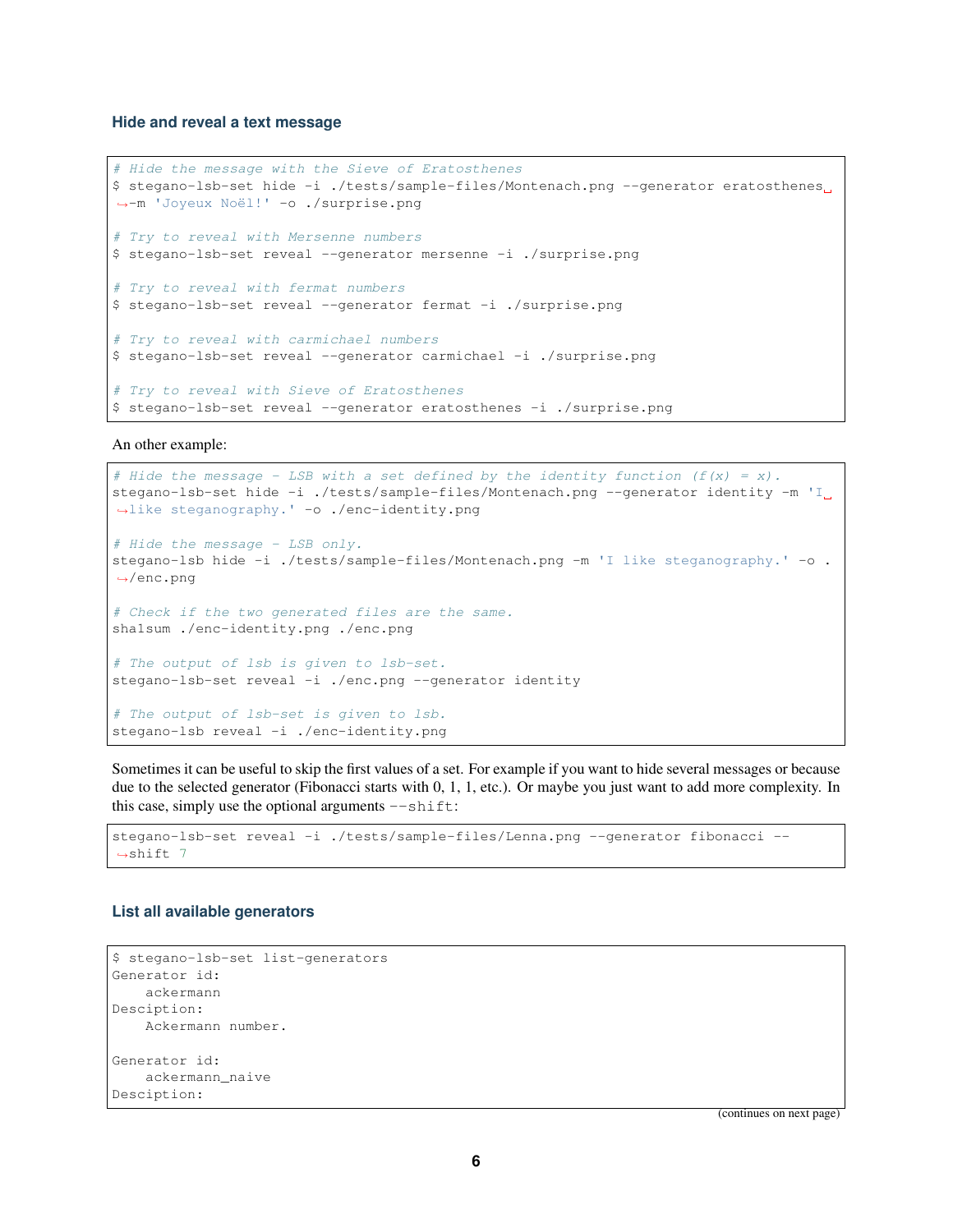```
Generator id:
   carmichael
Desciption:
   Composite numbers n such that a^{(n-1)} = 1 \pmod{n} for every a coprime
   to n.
   https://oeis.org/A002997
Generator id:
   composite
Desciption:
   Generate the composite numbers using the sieve of Eratosthenes.
   https://oeis.org/A002808
Generator id:
   eratosthenes
Desciption:
   Generate the prime numbers with the sieve of Eratosthenes.
   https://oeis.org/A000040
Generator id:
   fermat
Desciption:
   Generate the n-th Fermat Number.
   https://oeis.org/A000215
Generator id:
   fibonacci
Desciption:
   Generate the sequence of Fibonacci.
   https://oeis.org/A000045
Generator id:
   identity
Desciption:
   f(x) = xGenerator id:
   log_gen
Desciption:
   Logarithmic generator.
Generator id:
   mersenne
Desciption:
   Generate 2^p - 1, where p is prime.
   https://oeis.org/A001348
Generator id:
   triangular_numbers
Desciption:
   Triangular numbers: a(n) = C(n+1,2) = n(n+1)/2 = 0+1+2+...+n.
   http://oeis.org/A000217
```
Ackermann number.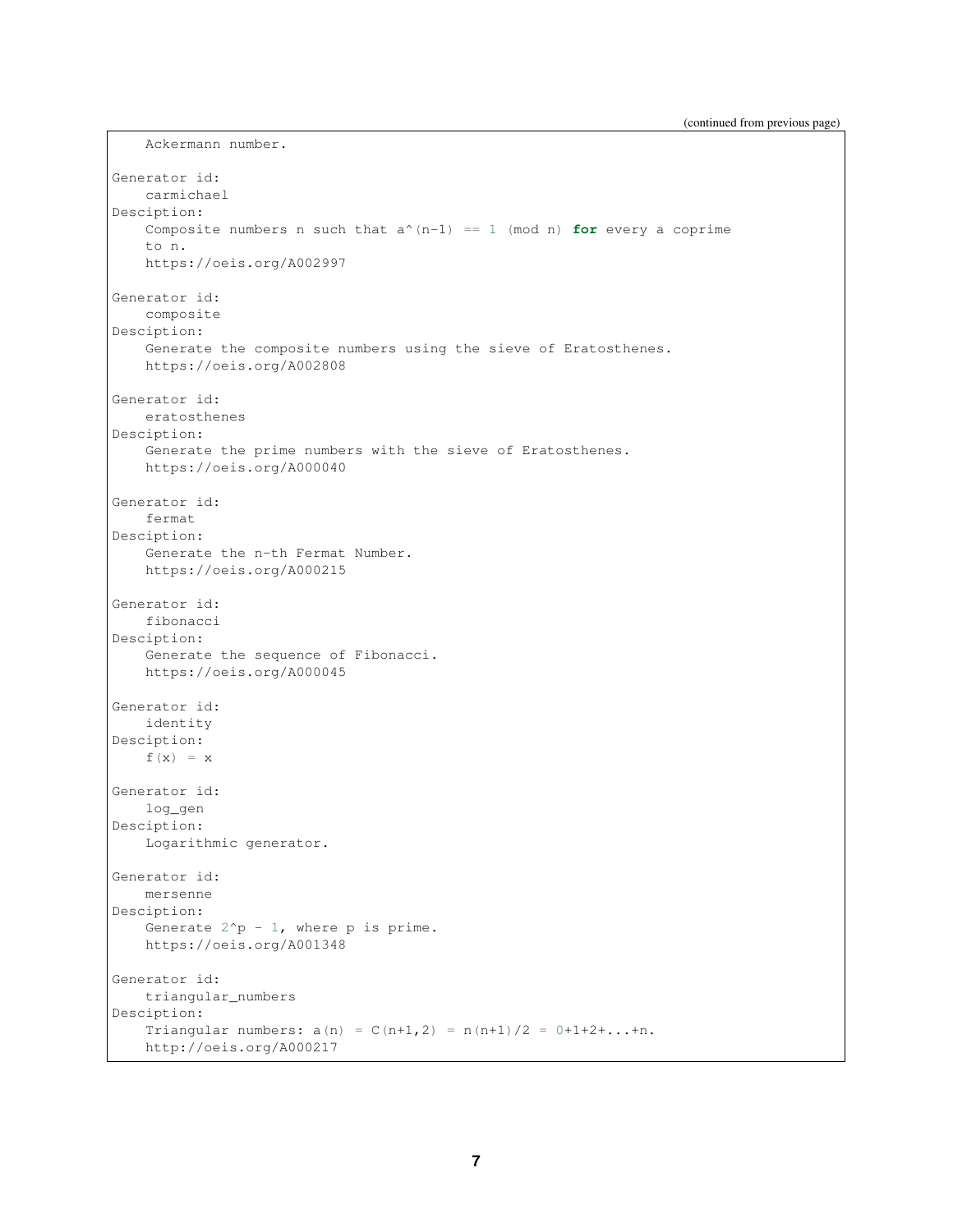#### **The command stegano-red**

Hide and reveal a text message with the red portion of a pixel.

#### **Display help**

```
$ stegano-red hide --help
usage: stegano-red hide [-h] [-i INPUT_IMAGE_FILE] [-m SECRET_MESSAGE]
                   [-o OUTPUT_IMAGE_FILE]
optional arguments:
-h, --help show this help message and exit
-i INPUT_IMAGE_FILE, --input INPUT_IMAGE_FILE
                   Image file
-m SECRET_MESSAGE Your secret message to hide (non binary).
-o OUTPUT_IMAGE_FILE, --output OUTPUT_IMAGE_FILE
                   Image file
```
#### **Hide and reveal a text message**

```
$ stegano-red hide -i ./tests/sample-files/Lenna.png -m 'Basic steganography
˓→technique.' -o ~/Lenna1.png
$ stegano-red reveal -i ~/Lenna1.png
Basic steganography technique.
```
#### <span id="page-7-0"></span>**2.4 Steganalysis**

#### **Parity**

```
# Hide the message with Sieve of Eratosthenes
stegano-lsb-set hide -i ./tests/sample-files/20160505T130442.jpg -o ./surprise.png --
˓→generator eratosthenes -m 'Very important message.'
# Steganalysis of the original photo
stegano-steganalysis-parity -i ./tests/sample-files/20160505T130442.jpg -o ./surprise_
˓→st_original.png
# Steganalysis of the secret photo
stegano-steganalysis-parity -i ./surprise.png -o ./surprise_st_secret.png
# Reveal with Sieve of Eratosthenes
stegano-lsb-set reveal -i ./surprise.png --generator eratosthenes
```
You can have a look at the [unit tests](https://git.sr.ht/~cedric/stegano/tree/master/tests) (https://git.sr.ht/~cedric/stegano/tree/master/tests).

### <span id="page-7-1"></span>**3 License**

[Stegano](https://sr.ht/~cedric/stegano) (https://sr.ht/~cedric/stegano) is under GPL v3 license.